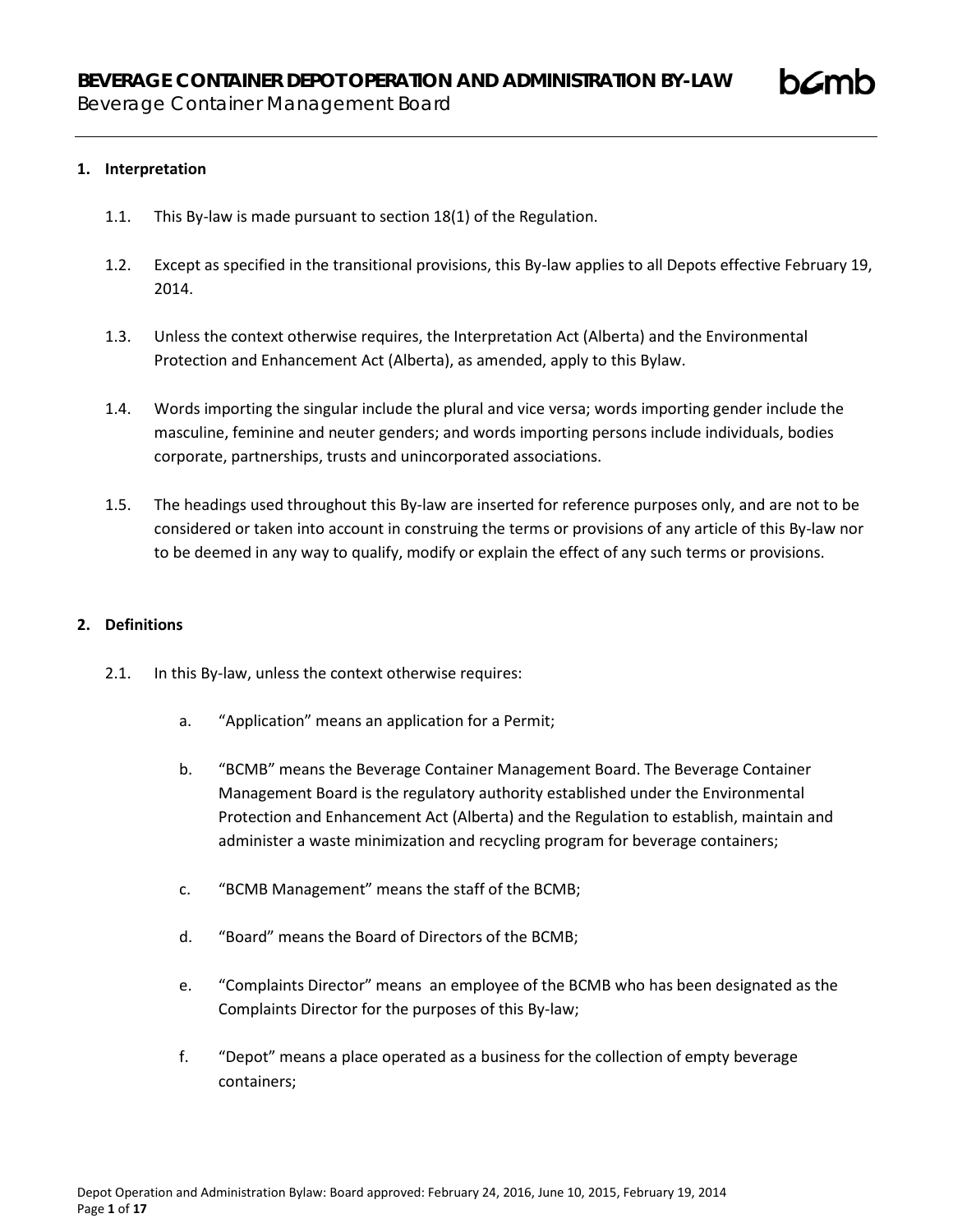

- h. "Hearing Director" means an employee of the BCMB who has been designated as the Hearing Director for the purposes of this By-law;
- i. "Hearing Panel" means a panel appointed in accordance with section 7 of this By-law;
- j. "Metro Area" means the City of Edmonton and the City of Calgary;
- k. "Permit" means a permit to operate a Depot issued by the Beverage Container Management Board as required by section 14 of the Regulation;
- l. "Permit Holder" means an individual or an incorporated entity that has been issued a Permit;
- m. "Regulation" means the Beverage Container Recycling Regulation, Alta Reg 101/97 as amended.
- n. "Rural Area" means a municipality with an official population of less than 10,000 according to the Government of Alberta's Municipal Affairs' most recent Population List.
- o. "Rural Area Large" means a municipality with an official population of more than 4,000 and less than 10,000 according to the Government of Alberta's Municipal Affairs' most recent Population List.
- p. "Rural Area Small" means a municipality with an official population of 4,000 or less according to the Government of Alberta's Municipal Affairs' most recent Population List.
- q. "Urban Area" means a municipality with an official population greater than or equal to 10,000 according to the Government of Alberta's Municipal Affairs' most recent Population List other than the City of Edmonton and the City of Calgary.
- 2.2. Unless otherwise indicated, terms that are defined in the Regulation have the same meaning when they are used in this By-law.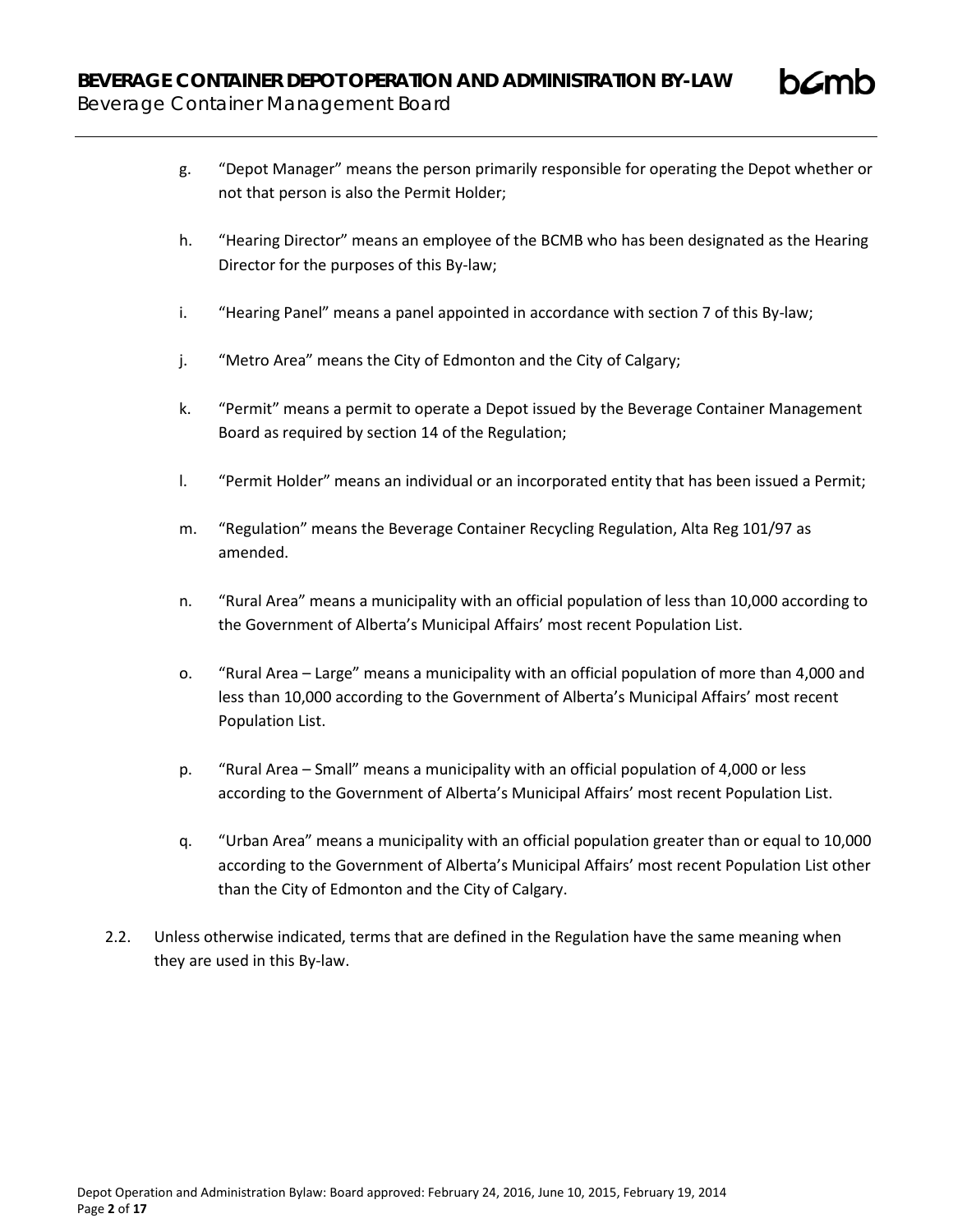## **3. Requirements of Permit Holders**

### *General Requirements*

- 3.1. A Permit may only be issued to an individual or individuals or to an incorporated entity.
- 3.2. Where a Permit Holder is an individual or individuals, the individual or individuals are responsible for compliance with the Regulation, BCMB By-laws, bylaws and policies and with the terms and conditions of the Permit.
- 3.3. Where a Permit Holder is an incorporated entity, the Permit Holder is responsible for compliance with the Regulation, BCMB By-laws, bylaws and policies and with the terms and conditions of the Permit, and the Permit Holder must identify at least one individual who is jointly and severally responsible with the Permit Holder in this regard.
- 3.4. The Permit Holder must be the owner or lessee of the location where the Depot is operated.
- 3.5. A Permit for the operation of a Depot is only valid for the location specified in the Permit

### *Information Requirements*

- 3.6. A Permit Holder that is an incorporated entity shall provide, on a yearly basis, a current corporate search disclosing the Directors and Shareholders of that entity, and such further and other corporate information as the BCMB may reasonably require in order to ascertain the identity of the directors and shareholders of that entity.
- 3.7. A Permit Holder that is an incorporated entity, must provide written notice to the BCMB of any proposed transfer of shares, voting rights or any interest in that entity no later than 60 days before the proposed transfer. Upon receipt of such written notice, the BCMB may request further information regarding the proposed transfer, including financial and other information, and the Permit Holder must provide the requested information.
- 3.8. If BCMB Management is of the view that the proposed transfer would result in a change in the effective control of the Permit Holder, then within 30 days after receiving written notice and any other information requested from the Permit Holder in accordance with the preceding paragraph, the BCMB shall notify the Permit Holder that:
	- a. the Permit will continue in effect with or without amendments; or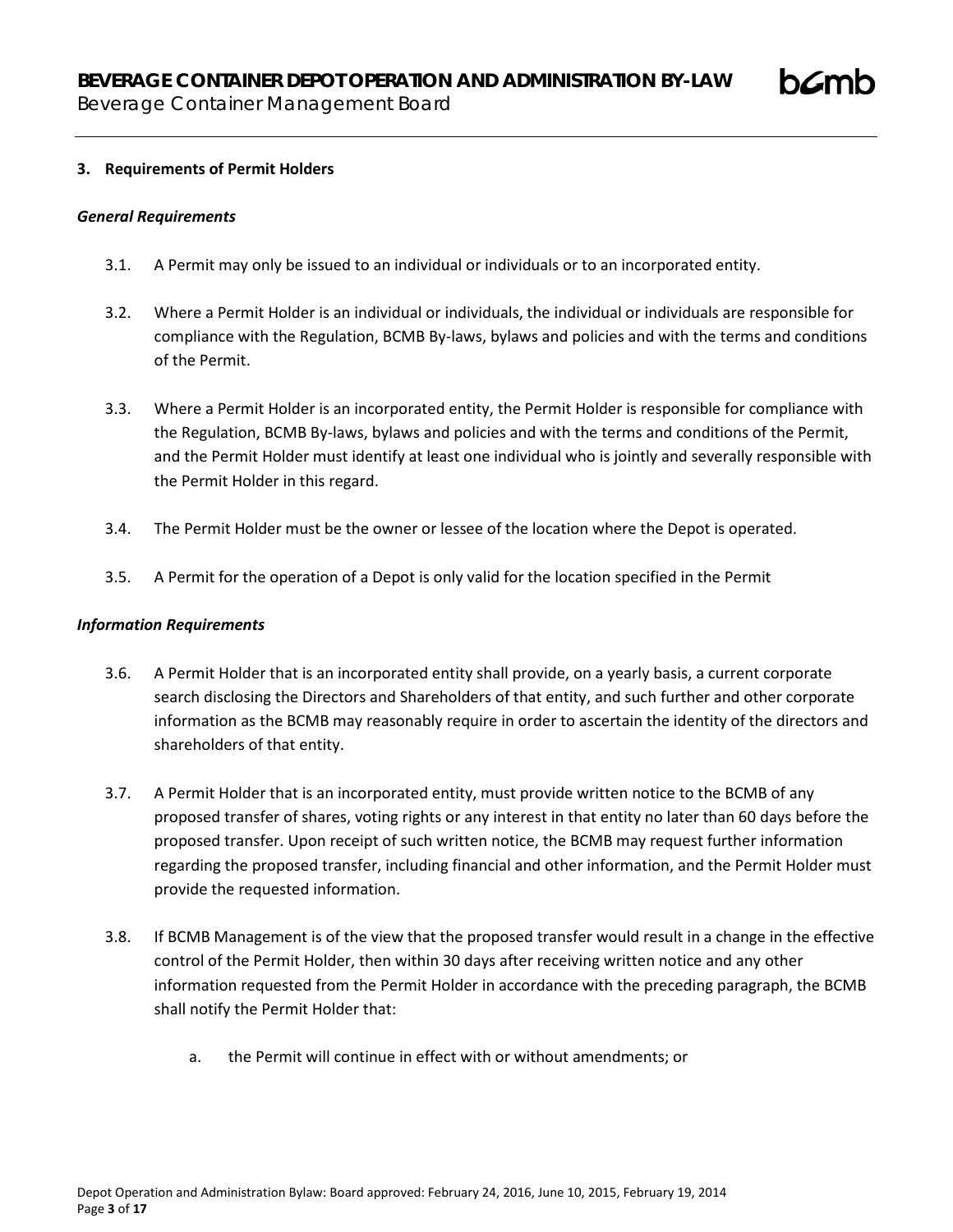- b. that the operation of the Permit is suspended until the Permit Holder complies with certain requirements specified by the BCMB; or
- c. the Permit is cancelled.
- 3.9. If a Permit Holder that is an incorporated entity transfers shares, voting rights or any interest in that entity and fails to provide the necessary written notice and any other information requested by the BCMB, the BCMB may cancel the Permit, or may suspend the operation of the Permit until the Permit Holder has provided the notice and provided such other information, at which time section 3.8 shall apply.

# *Financial Requirements*

- 3.10. Unless otherwise specified by the BCMB, the Permit Holder must at all times maintain operating funds or a line of credit in the following amounts:
	- a. for a depot located in a Rural Area Small \$5,000
	- b. for a depot located in a Rural Area Large \$20,000
	- c. for a depot located in an Urban Area \$30,000
	- d. for a depot located in a Metro Area -\$40,000

# *Language Requirements*

- 3.11. All individual Permit Holders and all Depot Managers will be required to prove English proficiency in one of two ways:
	- a. Proof of birth and/or education in an English-speaking country; or
	- b. A Canadian Language Benchmark score of six (6) or better on speaking and listening and score of four (4) on reading and writing.
- 3.12. Individual Permit Holders and Depot Managers who are unable to provide the documents referenced in section 3.11 must take a Canadian Language Benchmark Assessment Test through an institution approved by the BCMB and must then provide evidence satisfying the requirement in section 3.11 b.
- 3.13. During the operating hours of a Depot, there must be one individual at the Depot who satisfies the requirements of section 3.11.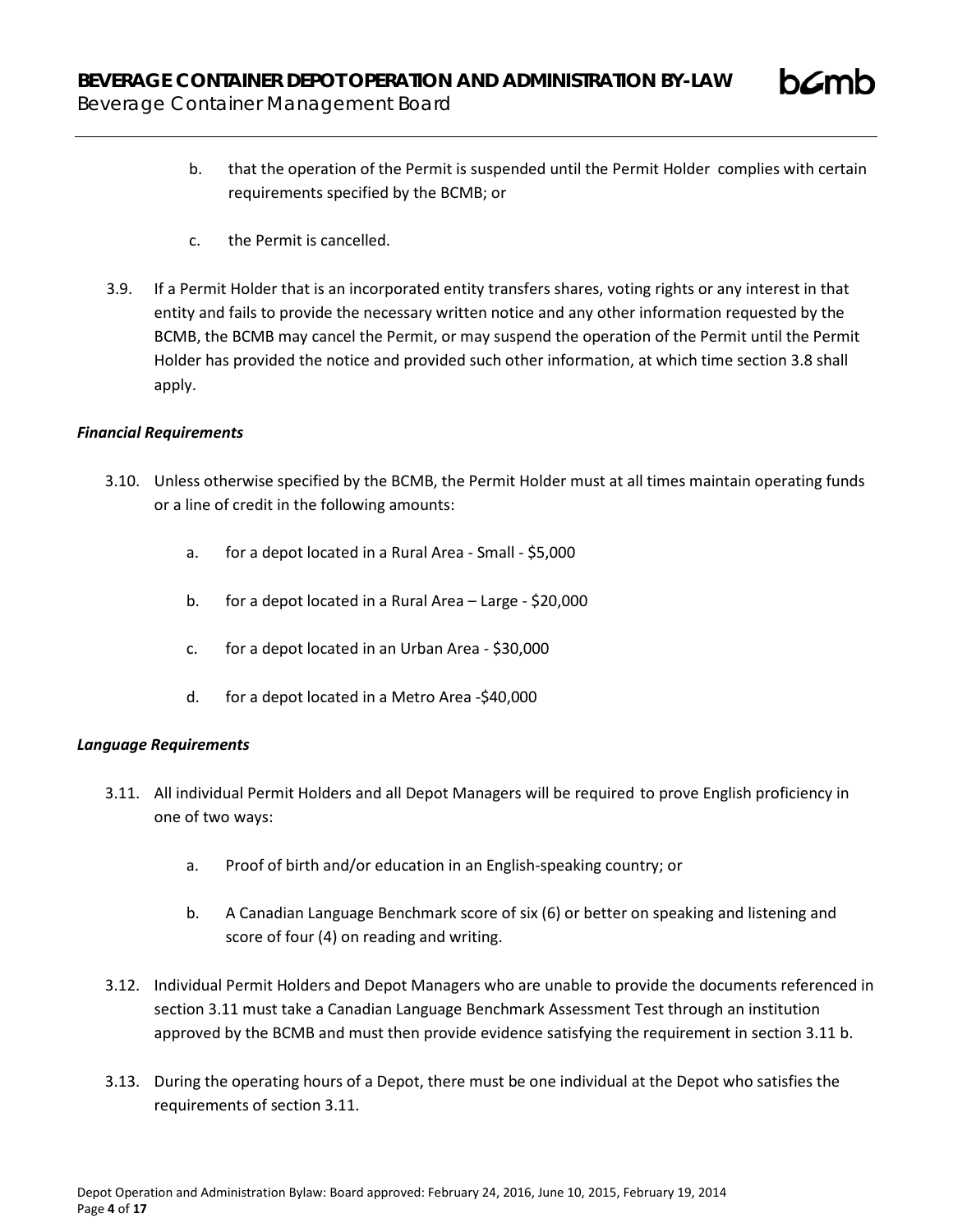## **4. Depot Requirements**

4.1. Unless otherwise provided in the Permit, every Depot must comply with the requirements set out in this section.

### *Facility Requirements*

- 4.2. A Depot must meet or exceed the following minimum interior size requirements:
	- a. In Metro Areas, a Depot must have a minimum of 5,000 square feet interior space.
	- b. In Urban Areas, a Depot must have a minimum of 3,000 square feet interior space.
	- c. In Rural Areas, a Depot must have a minimum of 1,500 square feet interior space.
- 4.3. For the purpose of this section a counting/sorting station is defined as an outside window for receiving beverage containers, or 1.5 lineal metres of counter space within a Depot:
	- a. In Metro Areas, a Depot must have a minimum of 5 counting/sorting stations.
	- b. In Urban Areas, a Depot must have a minimum of 4 counting/sorting stations.
	- c. In Rural Areas, a Depot must have a minimum of 2 counting/sorting stations.
- 4.4. A Depot must have adequate loading facilities, including:
	- a. depressed loading dock; and/or
	- b. large double doors or overhead doors.
- 4.5. A Depot must have a secure, indoor storage area for the storage of beverage containers and shipping containers supplied by the collection system agent appointed under the Regulation or by a manufacturer of non-refillable containers providing its own collection service;
- 4.6. A Depot must have adequate heating and lighting to ensure the comfort and safety of customers and staff.
- 4.7. A Depot must be equipped with a wash sink, or some other BCMB approved method that allows customers to wash their hands after returning beverage containers.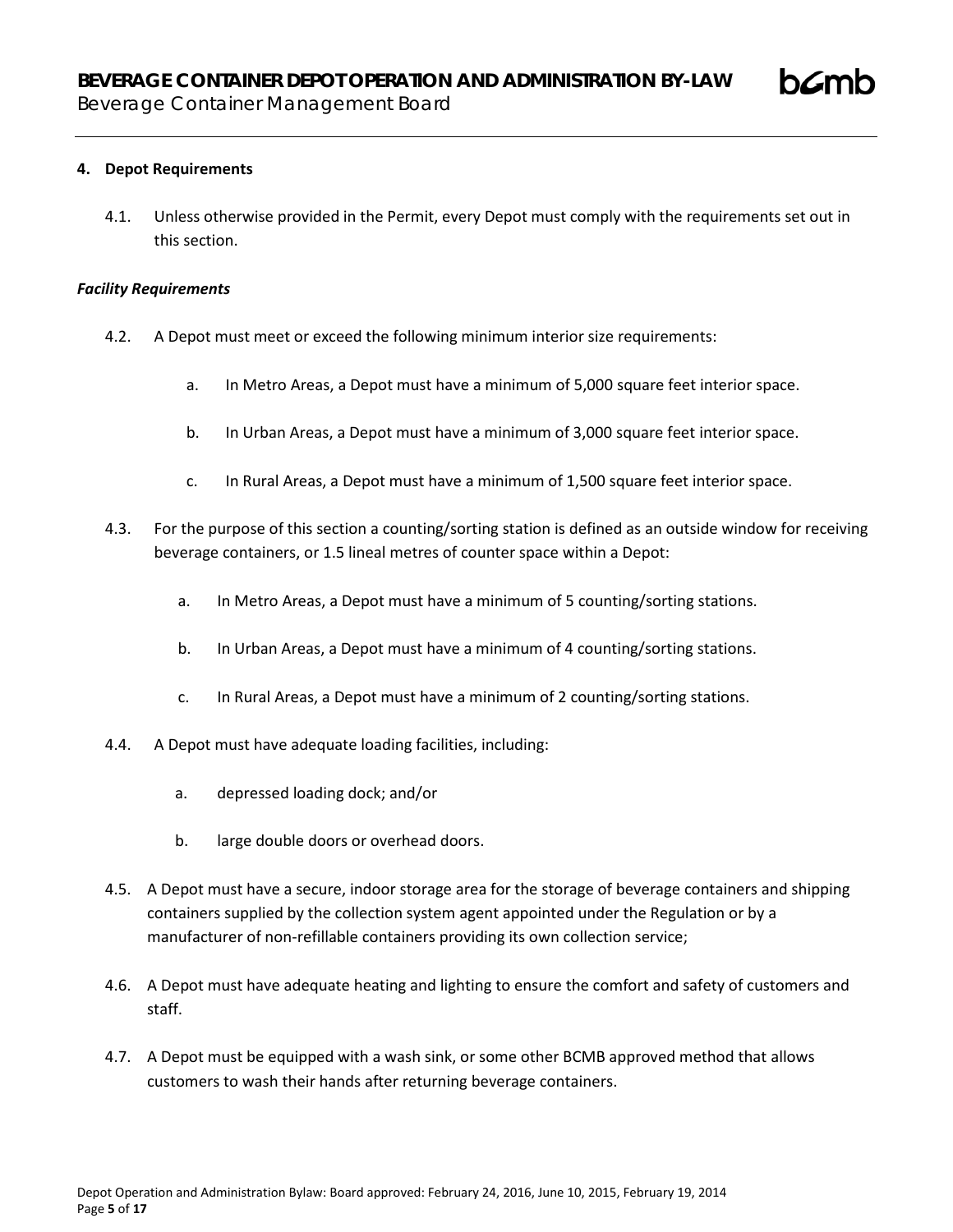- 4.8. A Depot must have the signage as specified by the BCMB from time to time, but which, at a minimum:
	- a. identifies the Depot by name and makes clear that the purpose of the location is the collection of empty beverage containers;
	- b. describes the hours of operation of the Depot;
	- c. describes the types of beverage containers that can be returned to the Depot and their applicable refund rates;
	- d. sets out the offences prescribed by the Regulation and the applicable penalties; and
	- e. contains any logos or trademarks specified by the BCMB.

## *Yard and Premises Requirements*

- 4.9. In Metro Areas, a Depot must have designated customer parking for a minimum of twelve (12) vehicles.
- 4.10. In Urban Areas, a Depot must have designated customer parking for a minimum of ten (10) vehicles.
- 4.11. In Rural Areas, a Depot must have designated customer parking for a minimum of five (5) vehicles.
- 4.12. Depot yard facilities must be suitable for good access in all weather conditions.
- 4.13. A Depot must provide trash receptacles for customer use for disposal of trash associated with the return of used beverage containers.
- 4.14. The exterior/interior of the depot must be maintained for safety, and as otherwise required in the Permit.

### *Equipment Requirements*

- 4.15. A Depot must have, or have access to:
	- a. a forklift; or
	- b. where a depot has a depressed loading dock, a pallet jack for loading beverage containers.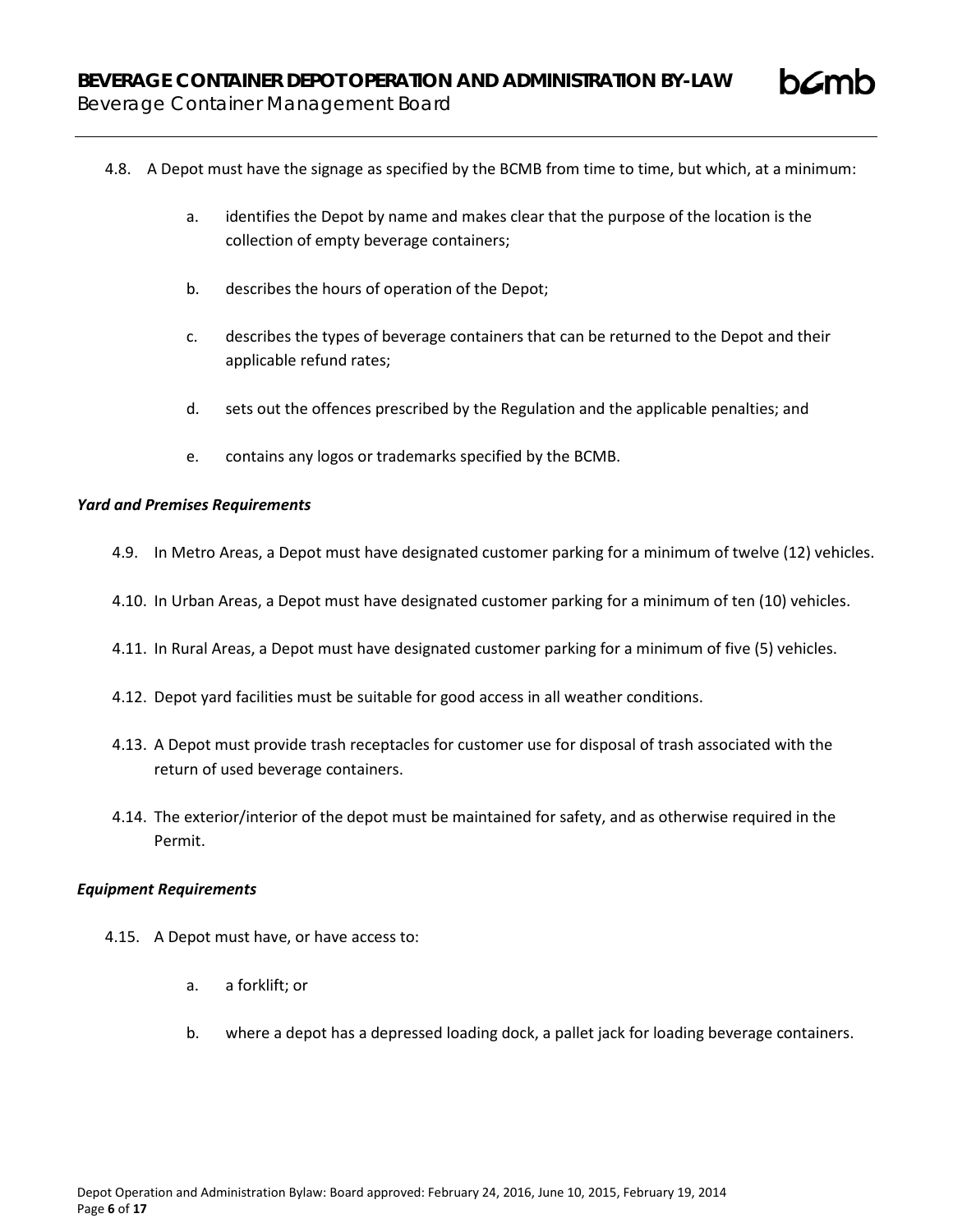# 4.16. A Depot must have:

- a. a suitable method of litter control;
- b. a telephone and an active email address;
- c. a cash register which is capable of generating a customer receipt showing the number of beverage containers at each refund rate, and the total refund as well as the name, address and telephone number of the Depot;
- 4.17. Effective January 1, 2016, Depots handling in excess of ten (10) million containers must have an Industry approved Point of Return (POR) system which displays to the customer the number of beverage containers at each refund rate, and the total refund payable to the customer.
- 4.18. Depots must provide accurate cash refunds on all registered beverage containers submitted by the general public to that Depot.
- 4.19. When requested by the customer, a Depot Operator must provide the customer with a receipt from the cash register.
- 4.20. A Depot must pay the cash refund to a customer on the depot premises.

### *Cleanliness and Image Requirements*

- 4.21. All staff working at a Depot must be knowledgeable about products being handled and refunds being paid to customers.
- 4.22. All public areas, including public washrooms, at a Depot must be clean and adequately maintained.
- 4.23. Effective January 1, 2015 all Depot employees must wear an Industry approved and branded uniform.

### *Operating Requirements*

- 4.24. A Depot Operator, Depot Manager and all Depot staff shall, in all dealings with customers, the collection system agent appointed under the Regulation, any collection service provider and the general public, adhere to the highest standards of honesty, integrity, fair dealings and ethical conduct.
- 4.25. Unless otherwise specified in the Permit, or unless otherwise approved by BCMB Management, a Depot must be operated as proposed in the original application for the Permit for that Depot.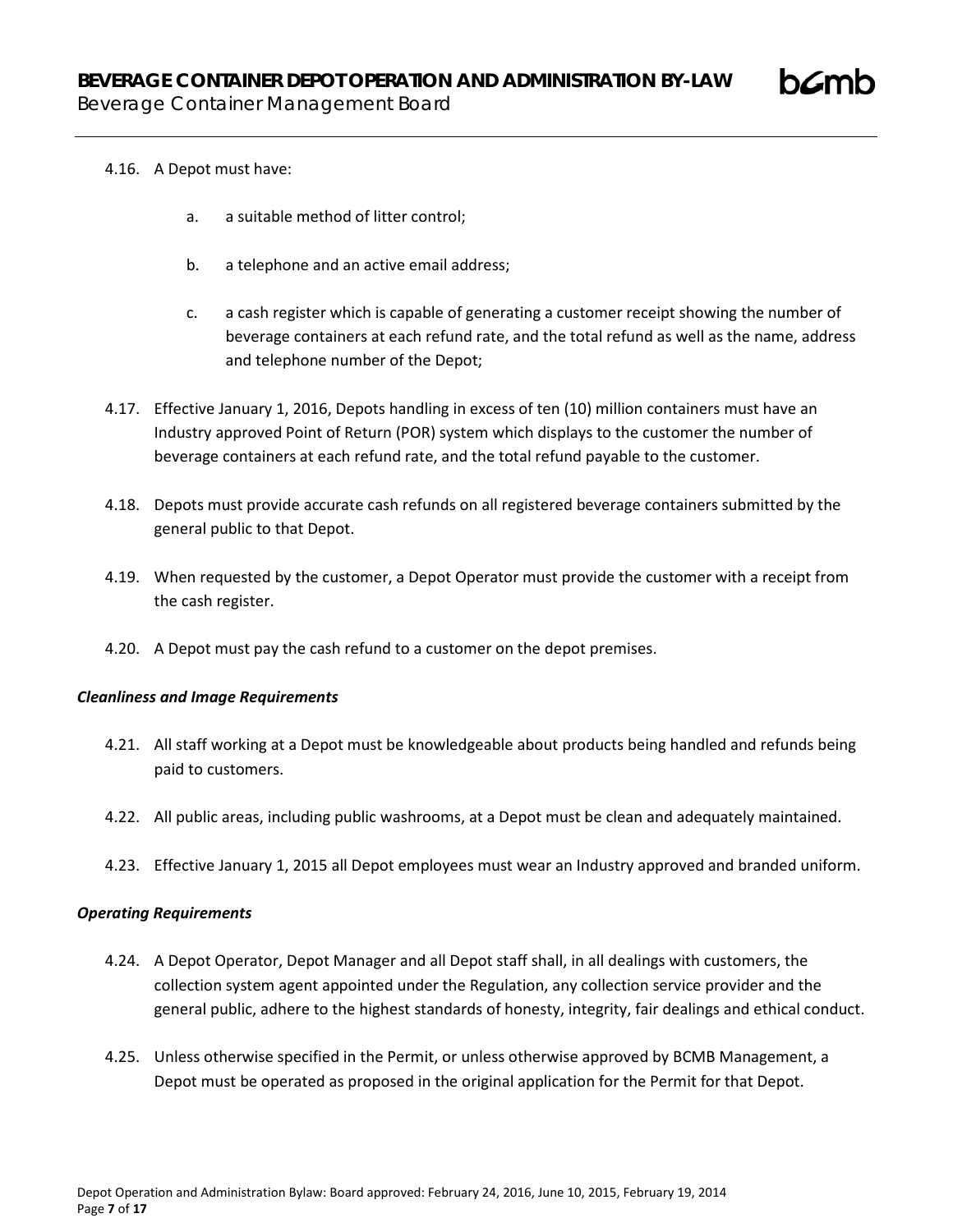- 4.26. A Depot in a Metro Area must be open to accept beverage containers no less than 52 hours per week including a minimum of 8 hours on Saturday.
- 4.27. A Depot in an Urban Area with a population greater than 20, 000 must be open to accept beverage containers no less than 40 hours per week including a minimum of 8 hours on Saturday.
- 4.28. A Depot in an Urban Area with a population of less than 20, 000 must be open to accept beverage containers no less than 28 hours per week including a minimum of 6 hours on Saturday.
- 4.29. A Depot in a Rural Area located in a town, village or hamlet with a population greater than 4,000 must be open to accept beverage containers no less than 28 hours per week including a minimum of 6 hours on Saturday.
- 4.30. A Depots in a Rural Area located in a town, village or hamlet with a population less than 4,000 must be open to accept beverage containers no less than 16 hours per week including a minimum of 6 hours on Saturday.
- 4.31. A Depot must be capable of staffing all sorting/counting stations during peak volume periods.

# **5. Notice Requirements**

- 5.1. Any written notice from the BCMB relating to this By-Law or any other BCMB By-Law, bylaw, policy or guideline relating to the operation or administration of a Depot may be served on a Depot by leaving a copy of that written communication with the Permit Holder, Depot Manager or any staff member employed by that Depot at the Depot location indicated on the Permit for that Depot, or by being sent by recorded mail to the Permit Holder at the last address for the Permit Holder provided by that Permit Holder to the BCMB.
- 5.2. Service of the written notice referred to in section 5.1 is effected on the Permit Holder:
	- a. If the notice is left with an individual in accordance with section 5.1, on the date that it is left; and
	- b. If the document is sent by recorded mail, on the date that acknowledgment of receipt is signed.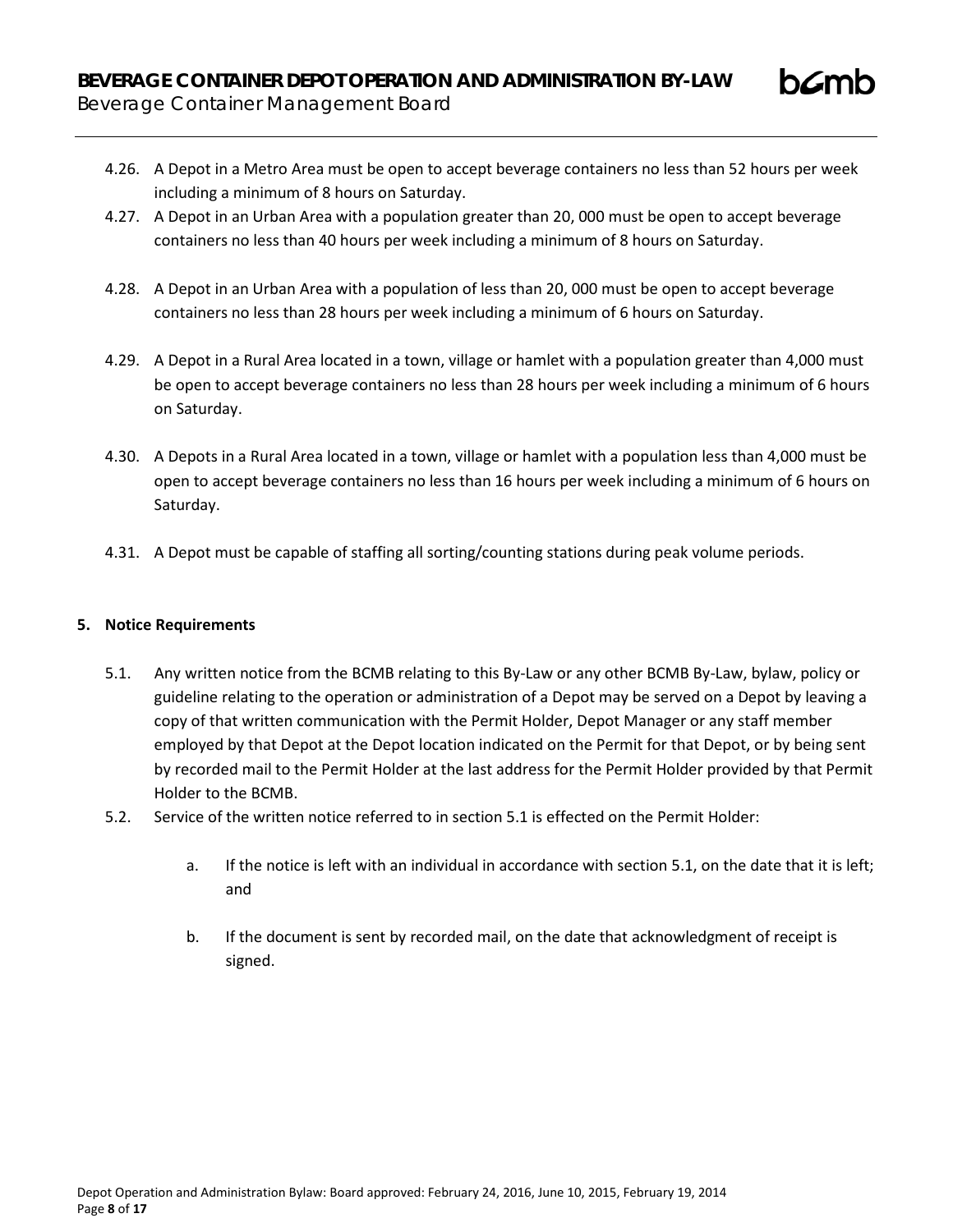## **6. Regulatory Requirements**

- 6.1. Each and every Permit Holder, Depot Manager and individual identified by a Permit Holder in accordance with section 3.3 is bound by:
	- a. the Beverage Container Recycling Regulation, Alta Reg 101/97 as amended;
	- b. the Beverage Container Management Board Administrative Bylaw;
	- c. the Beverage Container Management Board Administrative Compliance Bylaw;
	- d. the Quality Control Progressive Action Policy;
	- e. the Uniform Code of Accounts Compliance By-law; and
	- f. the Service Agreement between the Alberta Bottle Depot Association and the duly appointed Collection System Agent(s).
- 6.2. Each and every Permit Holder must be in compliance with all other requirements of all applicable legislation, municipal bylaws and other enactments, including:
	- a. The Environmental Protection and Enhancement Act (Alberta);
	- b. The Beverage Container Recycling Regulation 101/97;
	- c. Beverage Container Management Board Bylaws;
	- d. Beverage Container Management Board Operating Permit;
	- e. Municipal Bylaws;
	- f. Provincial Statutes;
	- g. Worker's Compensation Act;
	- h. Alberta Safety Codes Act;
	- i. Alberta Occupational Health and Safety Act;
	- j. Alberta Gaming and Liquor Commission Operating Guidelines;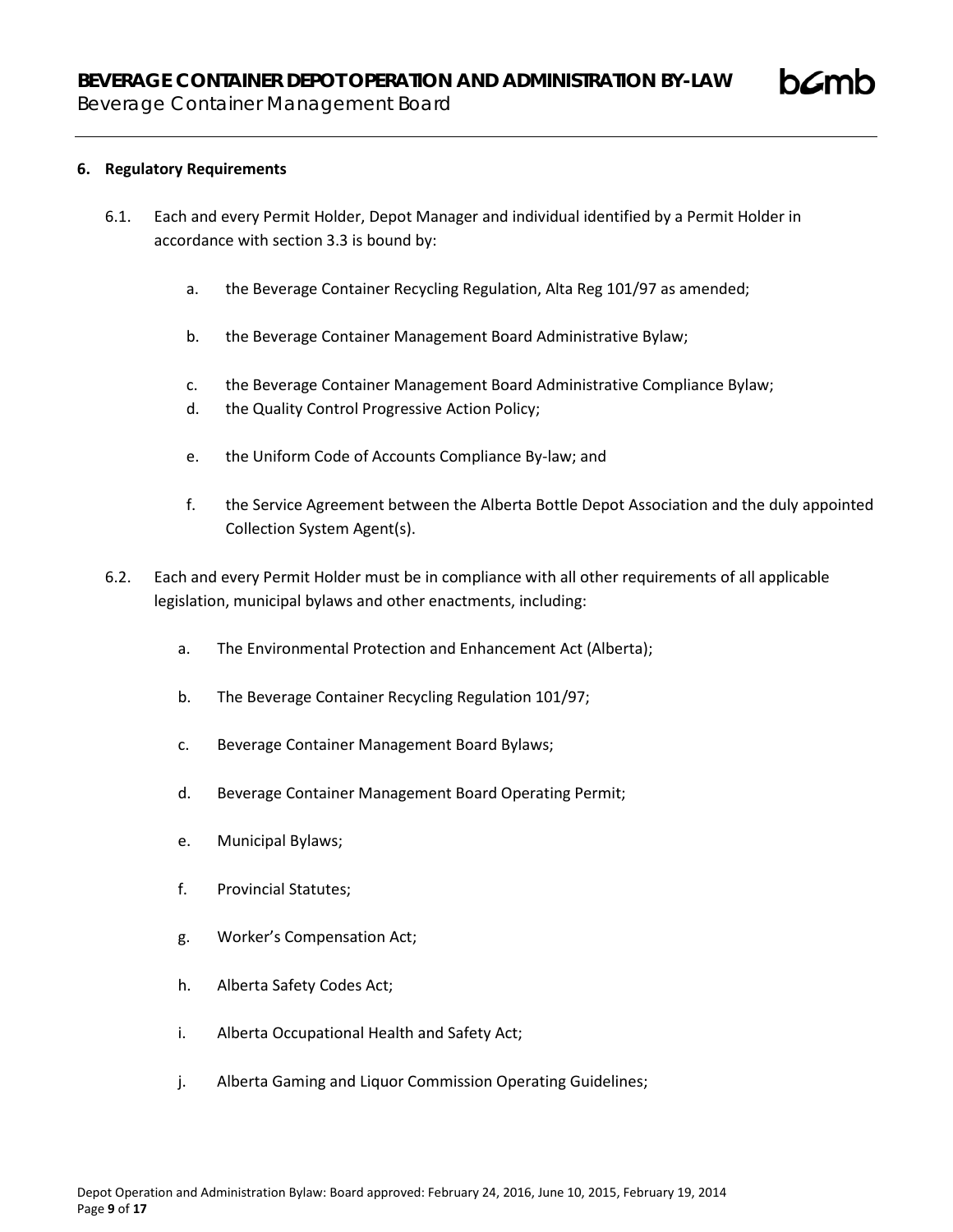

- k. Alberta Labour Standards; and
- l. Any other applicable Federal, Provincial or Municipal legislation.
- 6.3. All Permit Holders are required to attend at least one BCMB Regional Meeting per year, the entirety of the annual ABDA Conference, and such other Industry sanctioned meetings as may be required and designated by the BCMB from time to time.
- 6.4. The BCMB may request from a Permit Holder, a Depot Manager or an individual identified by section 3.3 any information it may require in order to properly regulate Depot operations and Depot reporting requirements, and the Permit Holder, Depot Manager or individual shall provide the requested information.

## **7. Suspension and Cancellation of Depot Permits**

### *Appointment of Hearing Panels*

- 7.1. For the purpose of each hearing under this section, a panel shall be appointed by the Board Chair and the President of the BCMB in consultation with the Hearing Director. The Board hereby delegates its authority to suspend and cancel Permits to the Hearing Panel appointed for each particular hearing in accordance with this section.
- 7.2. A Hearing Panel shall consist of either three voting Directors representing each of the three membership sectors referenced in the BCMB Societies Act Bylaws or three voting Directors, a majority of who represent the General Membership Sector as referenced in those Bylaws.

### *Initial Review by Complaints Director*

- 7.3. Subject to section 7.5, any conduct of a Depot that comes to the attention of the BCMB, whether by way of a complaint or otherwise, shall be reviewed by the Complaints Director.
- 7.4. A review under section 7.3 shall be completed within 90 days unless the Complaints Director, in his or her sole discretion, determines that further time is required. Circumstances that the Complaints Director may consider in determining whether further time is required include:
	- a. the failure of the Permit Holder or others to respond to requests for information in a timely fashion or at all;
	- b. insufficient investigative, administrative or other resources, whether external or internal;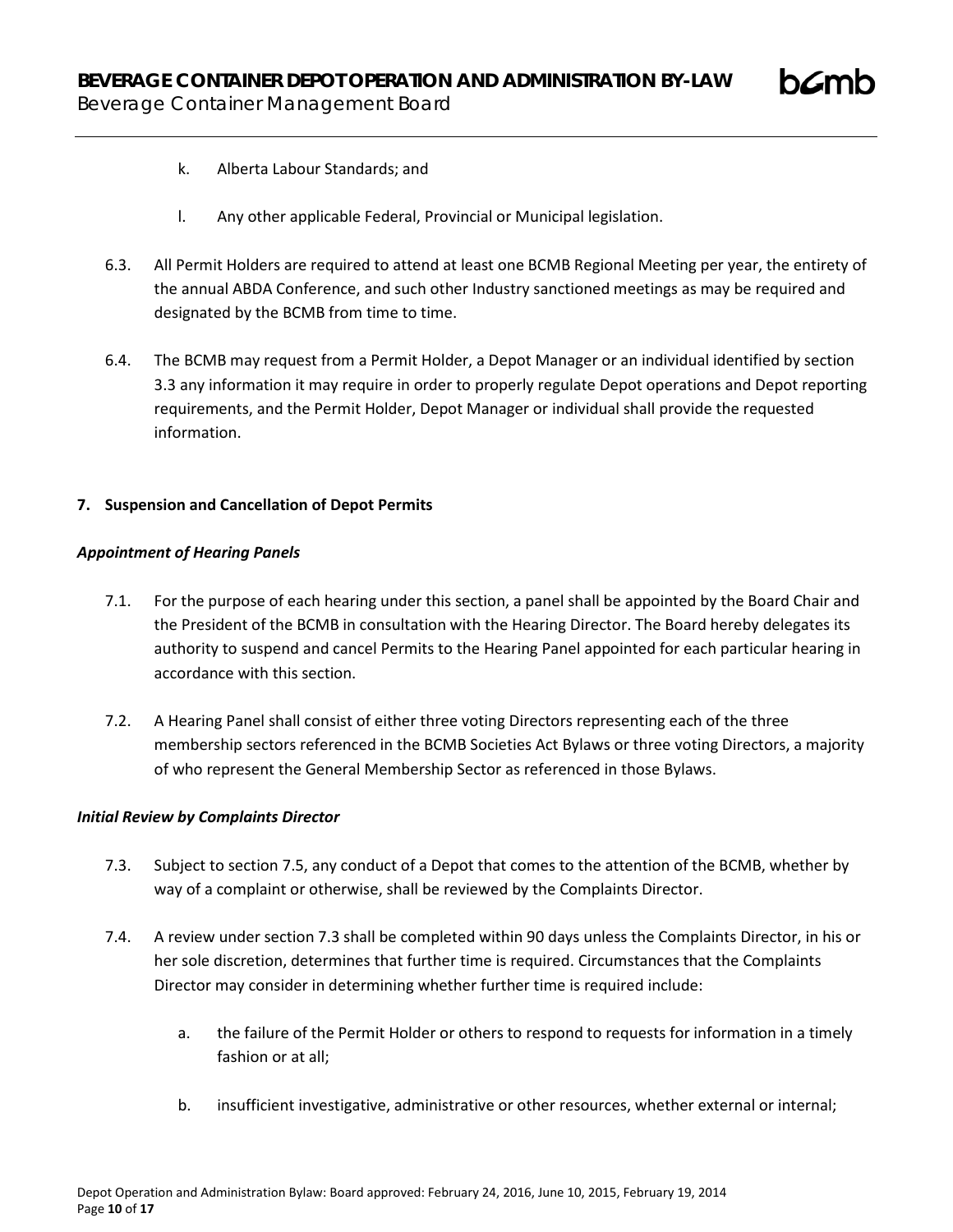- 
- c. the receipt of additional information after the commencement of the review;
- d. the complexity of the matter.
- 7.5. Conduct of a Depot that is of a type that is specifically dealt with under another BCMB by-law or under the terms of the Service Agreement between the Alberta Bottle Depot Association and the duly appointed Collection System Agent or Collection System Provider, shall be dealt with in accordance with that other by-law or Service Agreements unless and until there is a possibility that the conduct at issue could lead to the suspension or cancellation of that Depot's Permit, in which case the conduct shall be referred to the Complaints Director for a review under section 7.3, and thereafter shall be governed by the procedure set out in this By-law.
- 7.6. During the course of a review under section 7.3, the Complaints Director may do either or both of the following:
	- a. Require the Permit Holder to answer any inquiries or furnish any information that the Complaints Director considers relevant to the review;
	- b. Direct that the conduct be investigated pursuant to sections 7.8 and 7.12, inclusive.
- 7.7. Upon the completion of a review under section 7.3, the Complaints Director may:
	- a. Determine that no further action is required;
	- b. Direct the investigator, or appoint another investigator to undertake further investigation and submit a further report to the Complaints Director;
	- c. Refer the matter to the Hearing Director for a hearing by a Hearing Panel if, in the opinion of the Complaints Director, there is a reasonable prospect of establishing that the Permit should be suspended or cancelled and it is in the public interest to proceed with such a hearing; or
	- d. Impose sanctions other than the suspension or cancellation of the Permit.
- 7.8. The Complaints Director shall notify the following parties in writing of the action he or she has determined should be taken under 7.7 within 7 days of that determination:
	- a. the Permit Holder;
	- b. the person who brought the conduct to the attention of the BCMB, if external to the BCMB;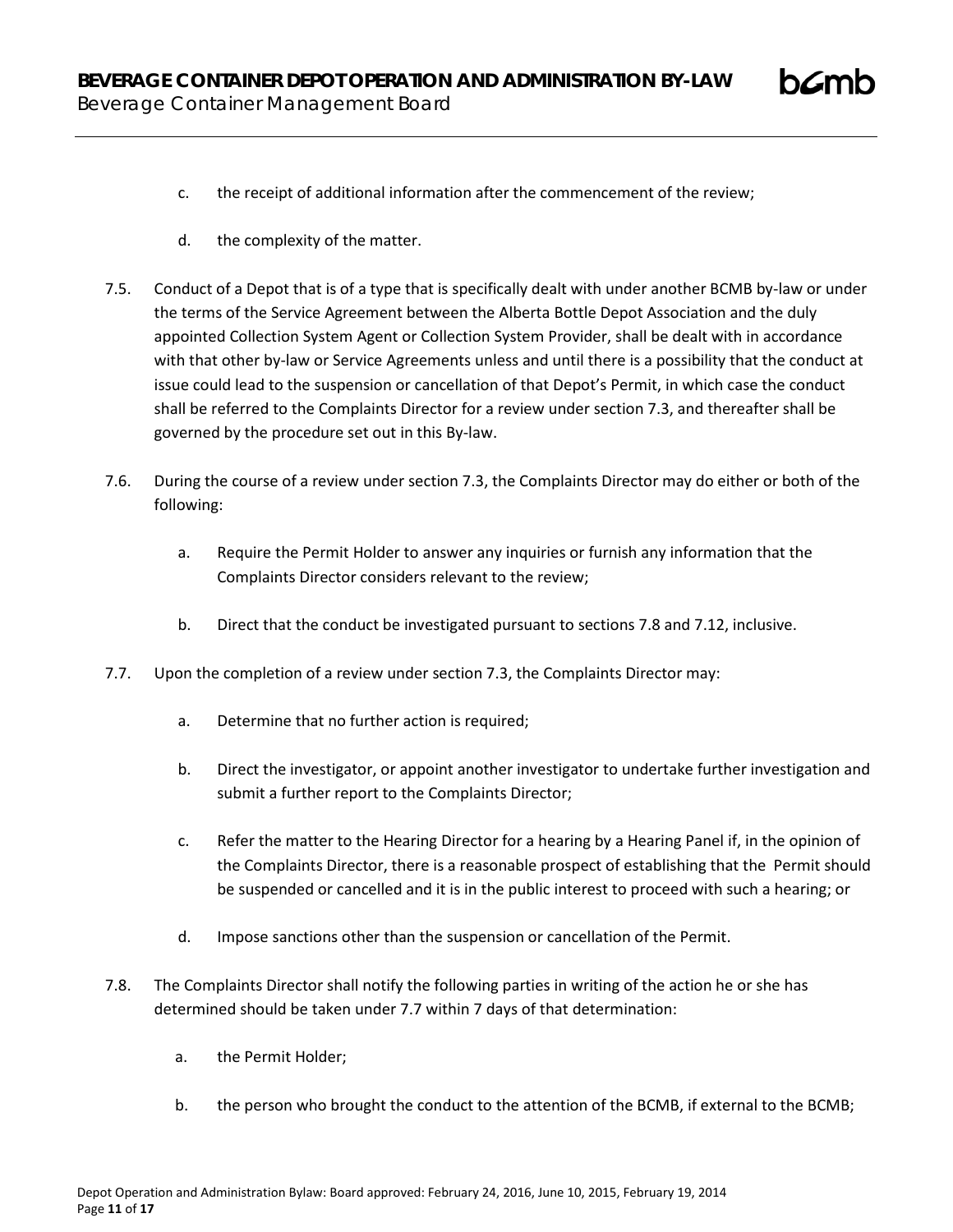

- c. the President of the BCMB; and
- d. any other party that the Complaints Director identifies as being directly affected by such determination.

# *Investigation*

- 7.9. An investigation directed under section 7.6 may be conducted by an employee of the BCMB other than the Complaints Director, or by a person engaged by or on behalf of the BCMB for that purpose.
- 7.10. Unless it would significantly harm the investigation, or adversely affect a regulatory or criminal investigation of the same matters, the existence of which investigation is known to the investigator, the investigator or the Complaints Director must give the Permit Holder of the Depot under investigation reasonable particulars of the conduct to be investigated, and an opportunity to respond.
- 7.11. An investigator or the Complaints Director may direct the Permit Holder of the Depot under investigation:
	- a. To answer any questions the investigator may have relating to the conduct under investigation;
	- b. To produce any records or information in the Depot's possession or control relating to the conduct under investigation.
- 7.12. During an investigation of a Depot, if an investigator identifies any other conduct that could be a breach of the Depot's Permit, the Regulation or any BCMB By-law or that is contrary to the public interest, the investigator shall report such additional conduct to the Complaints Director, and may at the direction of the Complaints Director conduct additional investigations.
- 7.13. An investigator shall complete a report respecting the investigation for the use of the Complaints Director in making a determination under section 7.7.

### *Hearing Process*

- 7.14. Upon receipt of a referral from the Complaints Director in accordance with section 7.7(c), the Hearing Director shall set a date for a hearing.
- 7.15. The Hearing Panel Rules of Practice and Procedure that shall apply to hearings in accordance with this By-law are attached to this By-law as Schedule "A."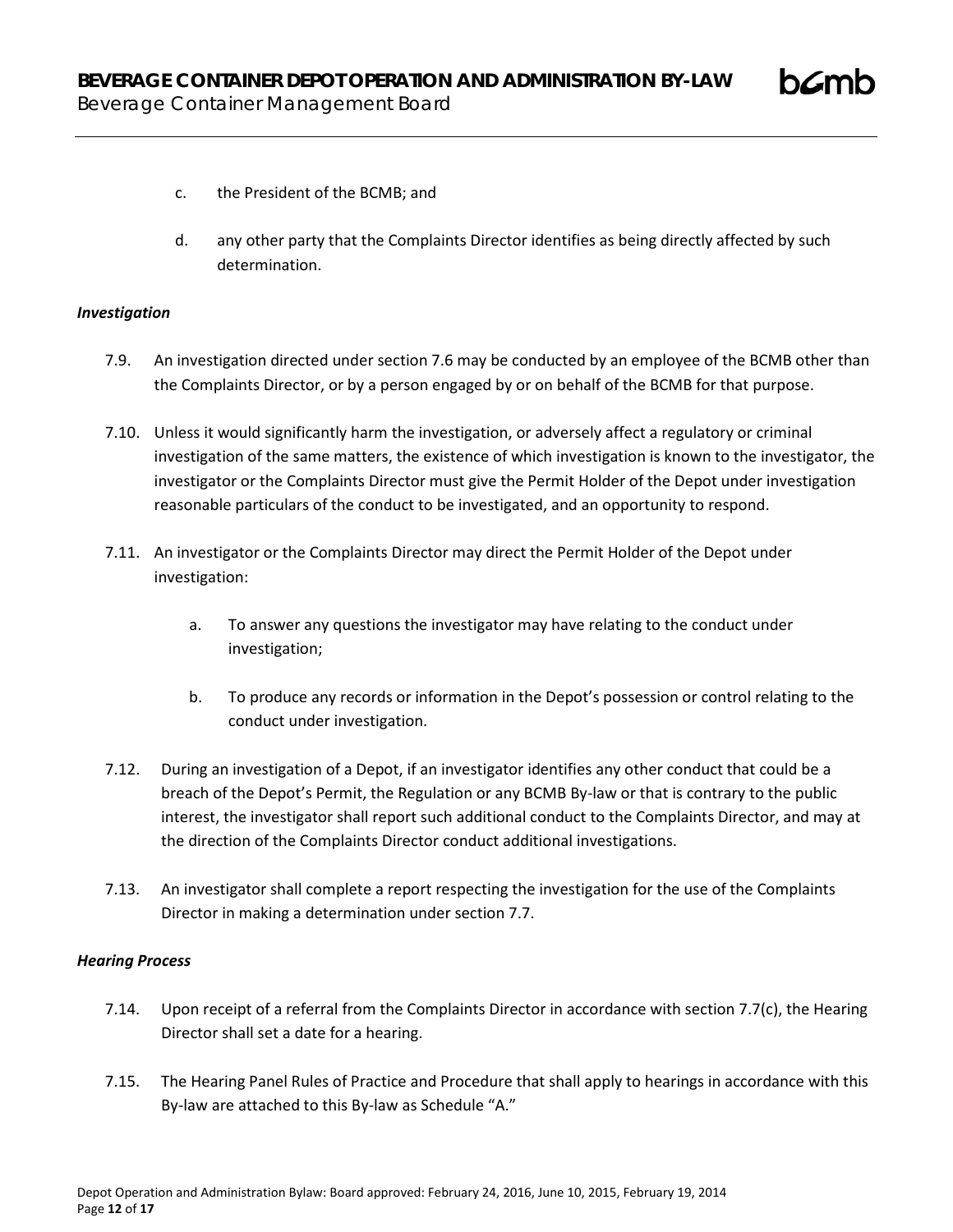**BEVERAGE CONTAINER DEPOT OPERATION AND ADMINISTRATION BY-LAW**

Beverage Container Management Board

# SCHEDULE "A"

# Hearing Panel Rules of Practice and Procedure

# *PRE-HEARING PROCEDURES*

# **1. Notice of Hearing**

- 1.1. The Hearing Director must give notice of the hearing to the Complaints Director, the Permit Holder of the Depot whose conduct is at issue in the hearing, and any other person directly affected by the outcome of the hearing that the Hearing Director determines should be notified of the hearing.
- 1.2. Notices must be in writing and state the date, time, place and purpose of the hearing.
- 1.3. Notices must state that the parties who are being notified of the hearing under this section are entitled to be represented by legal counsel.
- 1.4. Notices of the hearing may be served in person or by registered mail, fax or email.
- 1.5. Service of the Notices may be effected on the counsel of any person being notified.

# **2. Directions regarding preliminary and interim matters**

- 2.1. The Chair of a Hearing Panel may:
	- 2.1.1. hear any preliminary or interim applications that deal with procedural or administrative matters.
	- 2.1.2. provide any preliminary or interim directions and make preliminary or interim rulings that are, in the opinion of the Chair of the Hearing Panel, required to facilitate the effective scheduling and conduct of the hearing;
	- 2.1.3. direct that the hearing or any preliminary or interim application be recorded by a court reporter or other means;
	- 2.1.4. obtain clerical or administrative services necessary to support the work of the Chair of the Hearing Panel and the Hearing Panel; and
	- 2.1.5. instruct independent legal counsel for the Hearing Panel.
- 2.2. The Chair of a Hearing Panel may refer any matter under section 2.1 to the Hearing Panel for hearing and determination.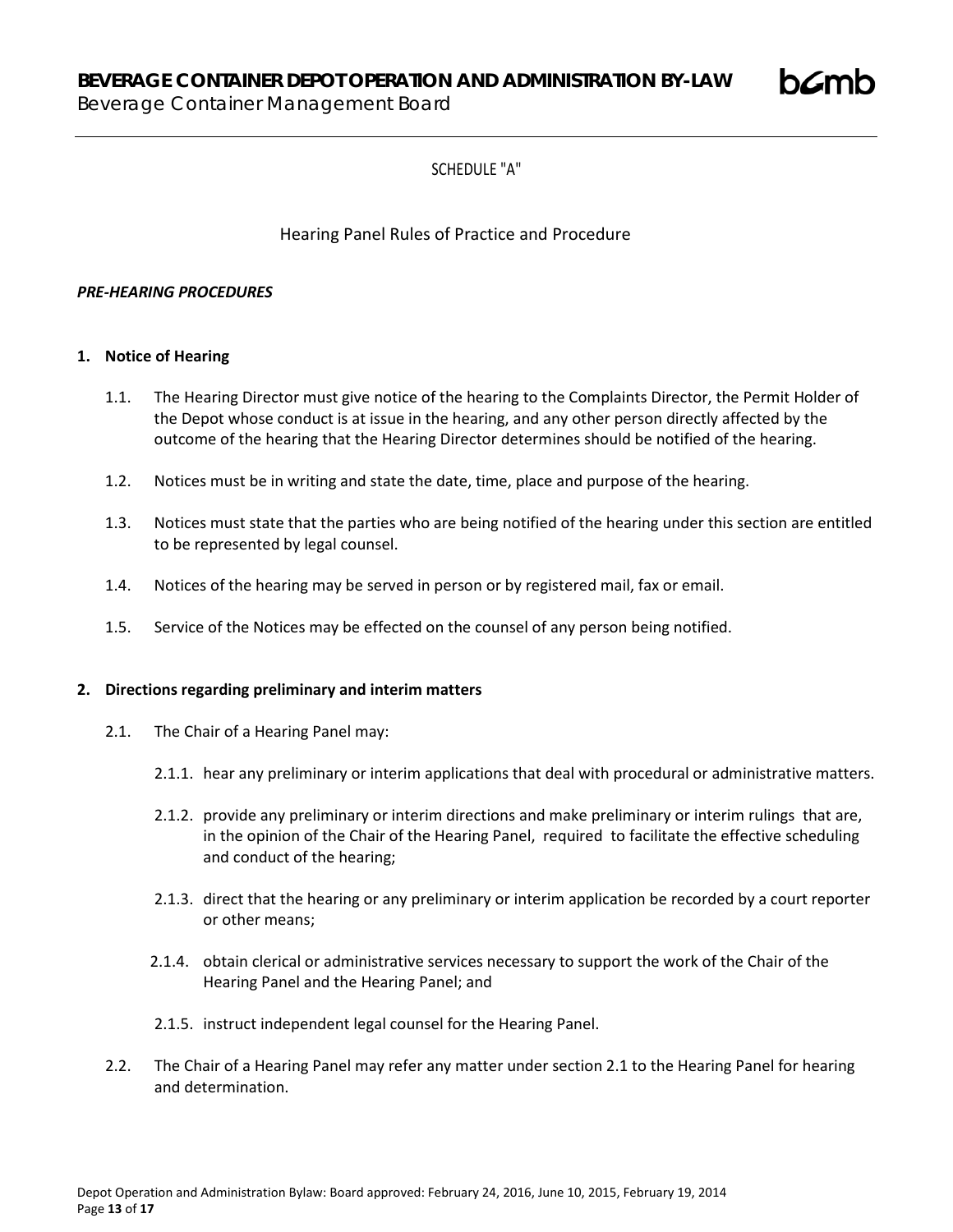

- 2.3.1. in an in-person hearing;
- 2.3.2. in a teleconference, videoconference or other form of electronic meeting; or
- 2.3.3. in writing.

### **3. Pre-Hearing Disclosure**

- 3.1. Unless the Chair of a Hearing Panel directs otherwise, each party participating in the hearing must disclose the following to any other party participating in the hearing at least 21 days before the date of the hearing:
	- 3.1.1. any documents on which the party intends to rely;
	- 3.1.2. the names of all witnesses, if any, whom the party intends to call at the hearing; and
	- 3.1.3. a brief summary of what each witness is expected to say.

## **4. Written Submissions**

- 4.1. Unless the Chair directs otherwise, each party participating in the hearing must file a written submission with the Hearing Panel and serve a copy on any other party participating in the hearing, accordance with the following timeline:
	- 4.1.1. the Complaints Director's submission must be filed and served at least 14 days before the hearing date;
	- 4.1.2. the Permit Holder's written submission and any written submission of any other party must be filed and served at least 7 days before the hearing date.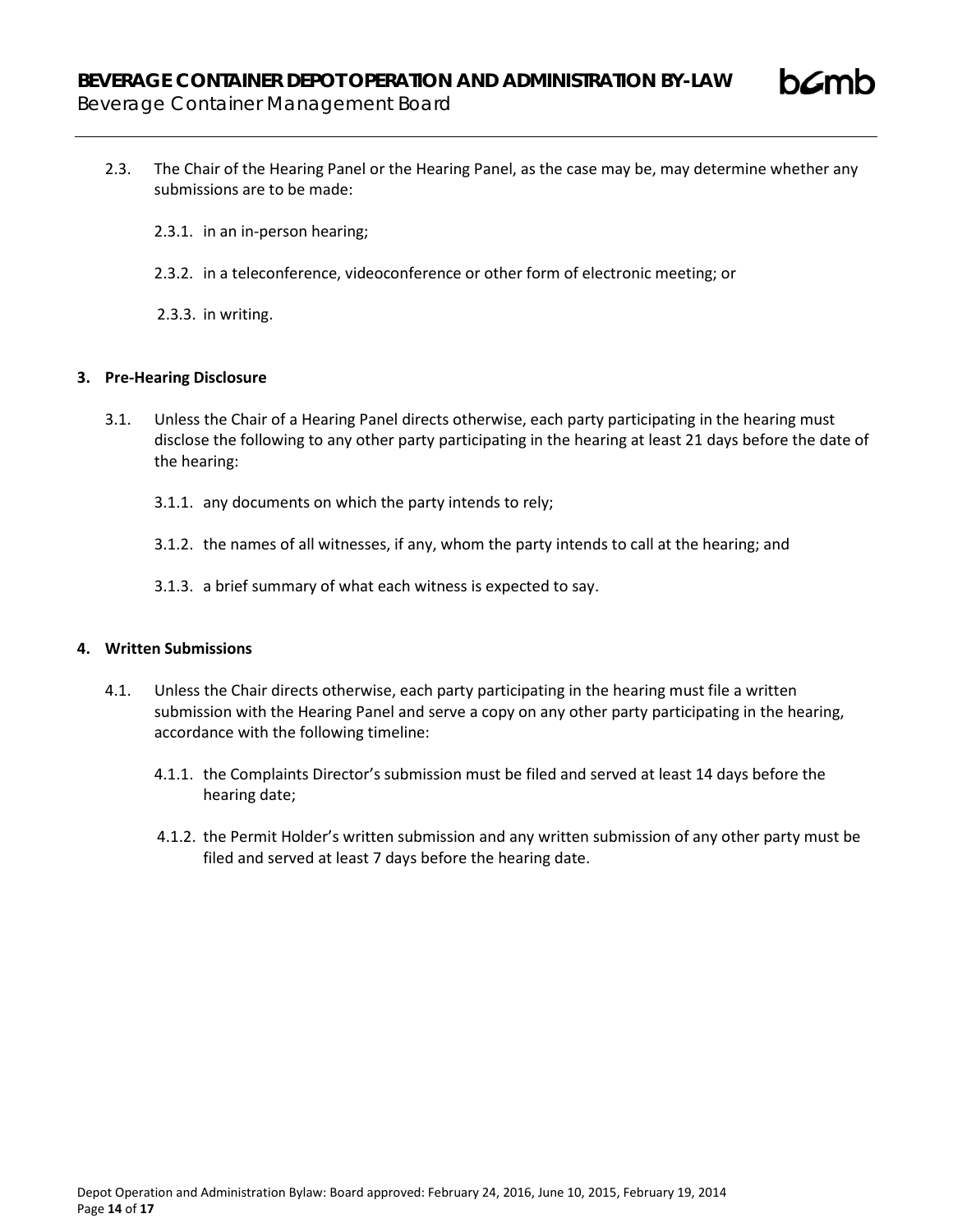### *HEARING PROCEDURES*

### **5. Public Hearing**

- 5.1. Subject to section 5.2, a hearing is public.
- 5.2. The Chair of a Hearing Panel may, on a preliminary or interim application by a party or on the Chair of the Hearing Panel's own motion, or the Hearing Panel may, at the request of a party or on its own motion at any time, direct that a hearing be held in private, in whole or in part.
- 5.3. In exercising the authority under section 5.2, the Chair of a Hearing Panel or a Hearing Panel, as the case may be, will consider whether a private hearing is necessary for any of the following reasons:
	- 5.3.1. the need to protect the safety of a person or the public;
	- 5.3.2. probable prejudice to a civil action or the prosecution of an offence;
	- 5.3.3. the presence of the public could compromise the ability of a witness to testify;
	- 5.3.4. the need to preserve a person's confidential personal, health, property or financial information outweighs the desirability of having the hearing open to the public; or
	- 5.3.5. a party demonstrates to the satisfaction of the Hearing Panel there is another reason that a private hearing outweighs the desirability of having a public hearing.

### **6. Right to counsel**

- 6.1. A party participating in a hearing may be represented by legal counsel before the Hearing Panel.
- 6.2. The Hearing Panel may have independent legal counsel to advise it.

#### **7. Opening Statements**

7.1. Unless the Chair of the Hearing Panel directs otherwise, at the beginning of a hearing a party may give a brief opening statement describing the issues that the party will address at the hearing and evidence that the party anticipates calling.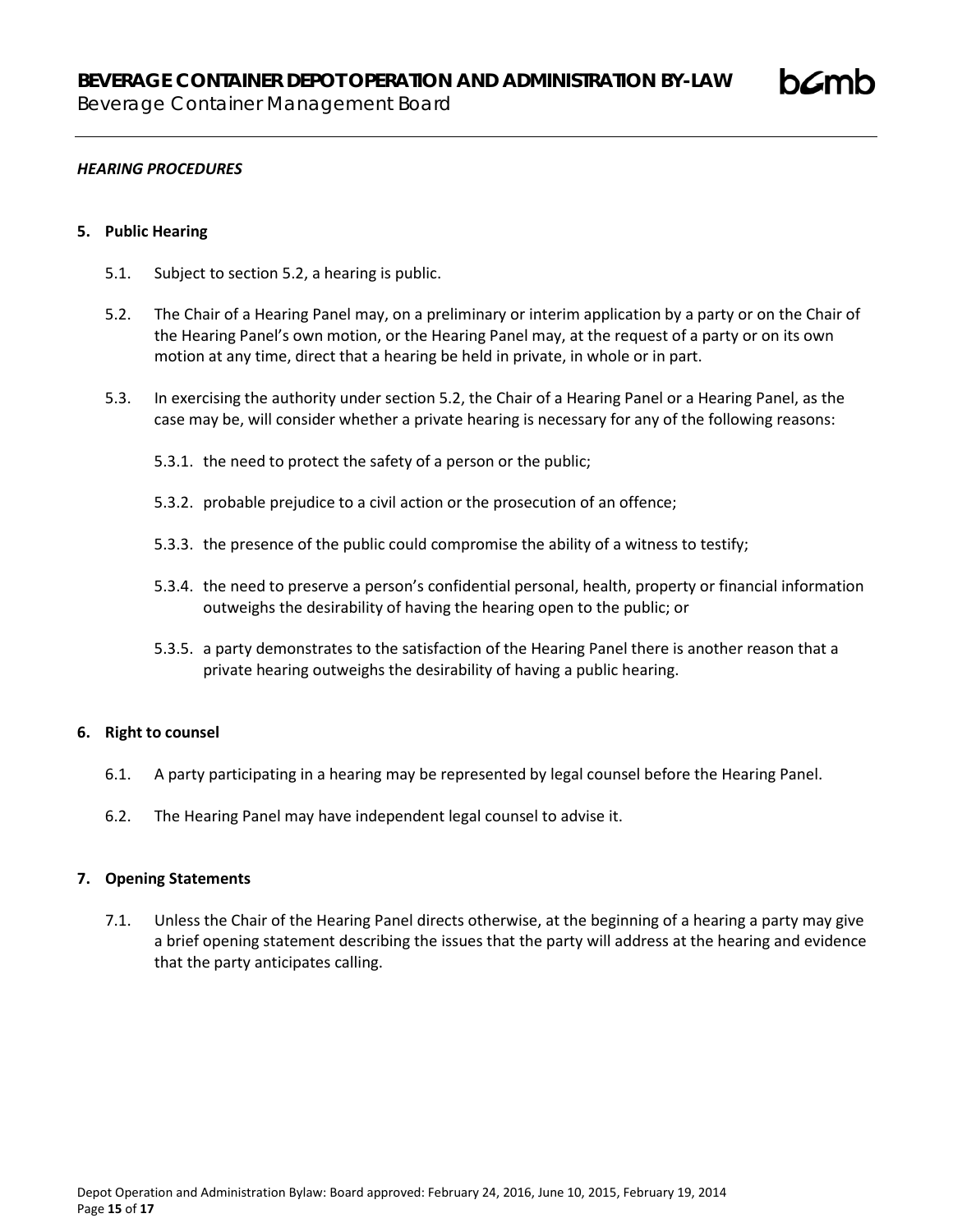Beverage Container Management Board

## **8. Order of the Presentation of Evidence and Arguments**

- 8.1. Unless the Chair of the Hearing Panel directs otherwise, the presentation of evidence and agreements will occur in the following order:
	- 8.1.1. evidence of the Complaints Director;
	- 8.1.2. evidence of the Permit Holder;
	- 8.1.3. rebuttal evidence, if any;
	- 8.1.4. argument of the Complaints Director;
	- 8.1.5. argument of the Permit Holder; and
	- 8.1.6. rebuttal argument, if any.

### **9. Attendance of Witnesses**

- 9.1. If a party requests that a Notice to Attend be issued and provides the Chair with the name and address of the person, the Chair may issue a Notice to Attend.
- 9.2. The requesting party will be responsible for serving any Notice to Attend that the party requested.
- 9.3. Each party will pay the costs associated with calling its own witnesses.

### **10. Failure to Attend Hearing**

10.1. If a person is served with a written Notice of Hearing, or is summoned to attend by a Notice to Attend, and does not arrive at the scheduled time, the Hearing Panel may adjourn the hearing or proceed in that person's absence.

### **11. Evidence**

- 11.1. At the discretion of the Chair of the Hearing Panel, any person appearing before the Hearing Panel may be required to give sworn evidence.
- 11.2. A witness called at a hearing by a party is subject to cross examination by the other parties.
- 11.3. The rules of evidence which apply to judicial hearings do not apply to hearings before the Hearing Panel
- 11.4. The Rules of Court do not apply to hearings before the Hearing Panel.